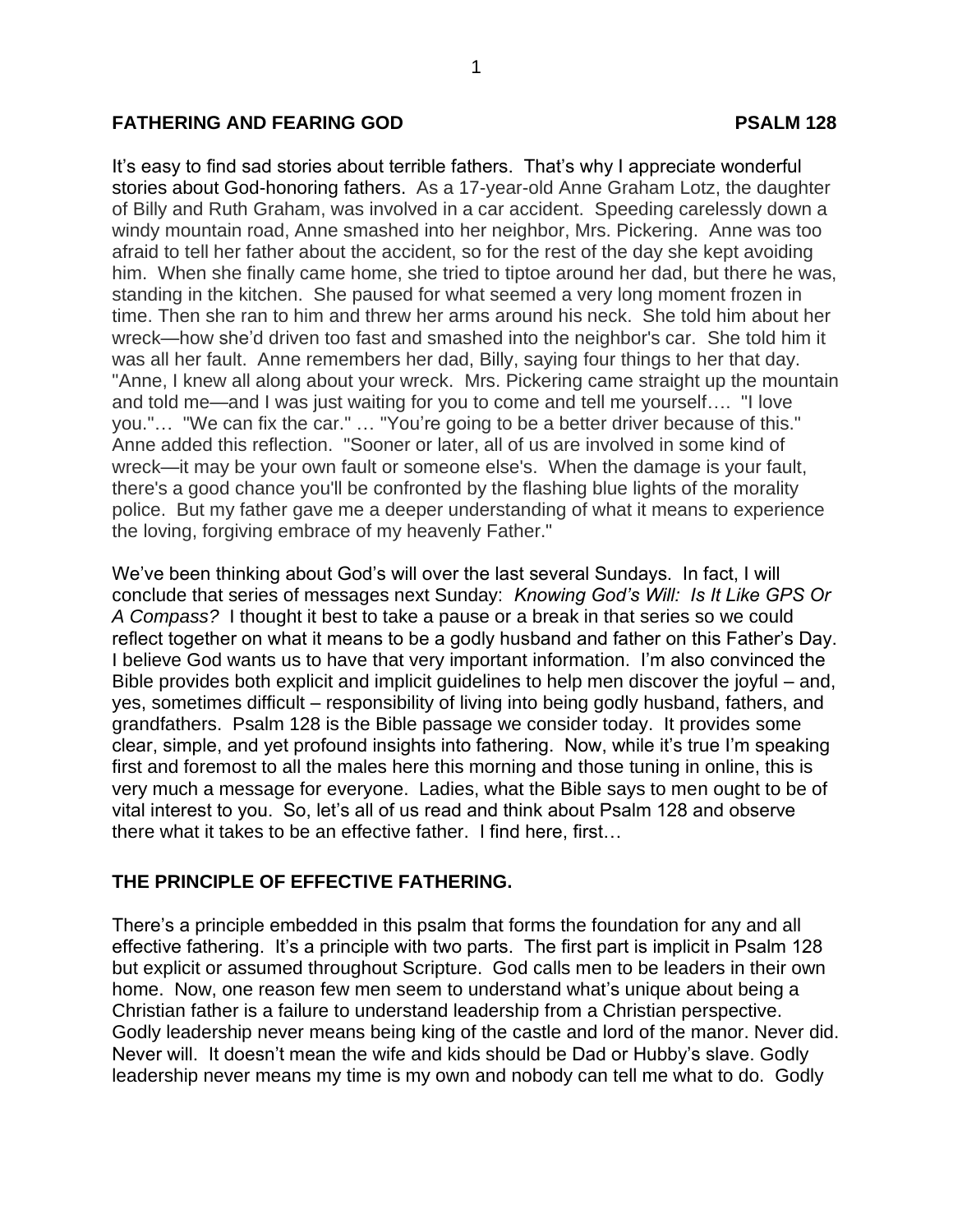leadership is never about being some autocratic, tyrannical, "I'm the boss here and you better cringe when I speak" individual.

Addison Leitch was a godly man and leader back in the  $20<sup>th</sup>$  century. For a period of time he served as the dean of a small college in Pennsylvania. On one occasion, he learned that the walls of the men's dorm were smeared with shaving cream, peanut butter, and jelly. He went over to investigate. It was a prank, but of course not a soul in the dorm had any idea how it could possibly have happened. In room after room he met with surprised innocence. He had several options. He could make every man in the dorm go to work and clean it up. He could call the college's custodian, but he was a very good and valuable employee. Yes, he would have scrubbed up the mess, but it was above and beyond his job description. There was a third option. Dean Leitch went and got a bucket and brush and set to work himself. One by one doors opened, heads popped out, and word spread as to what the dean of the college was doing. Soon he was not alone in cleaning up the mess. That's the power of goldy leadership. It commands respect. It doesn't demand it.

Godly leadership is a responsibility and a duty. What does leadership look like in the context of a Christian home and family? Well, if we had the time to consider all the relevant Scriptures, we'd discover effective dads make as their goal that each member of the family achieve his or her full potential as human beings. A leader searches out the conditions which enable each person in the family to grow and become who and what God has made him or her to be. Yes, a leader is going to enforce a reasonable level of order when there's an unwillingness by anyone in the family to relate positively to others in the family. Otherwise, life just gets miserable for everyone. A father who leads his family effectively is like a great orchestra conductor – guiding, leading, affirming, rebuking – so that a beautiful symphony of relationships can be created and maintained. Effective dads don't assuming just bringing home a paycheck is the extent or measure of effectiveness. No, instead they pursue with passion their primary Godgiven role and responsibility. What's that? To raise a family well.

So, what is it that separates an ineffective father from one who leads his family well? It's got to start with a conscious decision. I like how Gordon MacDonald put it, "The first thing that separates them is the moment when they consciously decide that effective fatherhood is the preoccupying part of life. They accept the mandate. They confront the issues, face the potential enemies, and hear the challenge. 'All right, I will,' they answer and they assume a new lifestyle – that of a positive, aggressive pursuit of the circumstances in which their family can hear and know the ways of the living God." Gentlemen, have you ever made that kind of conscious decision? It's a conscious decision to be a godly leader in your home. It's a decision to adopt a style of leadership that saturates every part of your life and the lives of your wife and children. It demands a conscious and ongoing commitment from you. It never just happens.

Now, I said we discover a principle about effective fathering in Psalm 128 in two parts. First, I accept the duty of being the godly leader of my own home. The second part is explicitly stated in the very first verse. "Blessed are all who fear the Lord, who walk in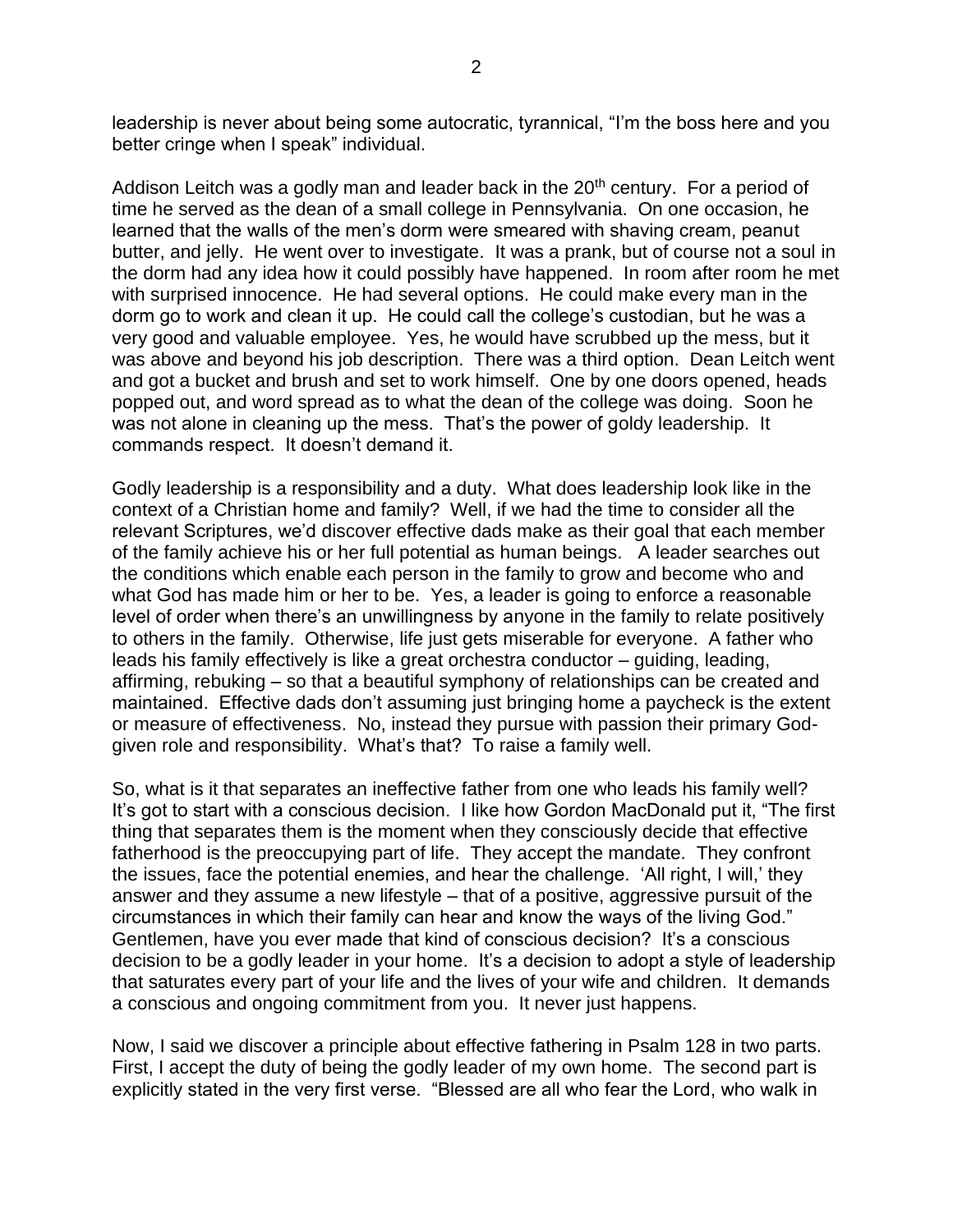obedience to him." (Ps 128:1 NLT) And, then, it's repeated in v. 4 (NLT), "Yes, this will be the blessing for the man who fears the Lord." To lead a family well is one expression of fearing the Lord. Truly fearing God is accepting the responsibility to be a godly leader in your own home. What does it mean to fear the Lord? It simply means I live with such a deep love and respect for Jesus and in such profound awe of His greatness that I obey Him in my everyday life. It begins the moment you put your faith in Jesus and you're born again by the Holy Spirit. But it doesn't end there. That's just the beginning. To fear God is to submit to the hand of God upon my life. To fear God is to let God mold me and shape me into a man who belongs to Him and to His ways of doing life. To fear God is to love God and to obey God. Only a follower of Jesus who truly fears God can ever hope to lead his family effectively.

So, what's the principle of effective fathering suggested in Psalm 128? It means being willing to lead your family in a godly way. But, it also means that godly leadership is a direct result of fearing the Lord first and foremost. Now, principles are important, to be sure, but only if they result in performance. Think with me then about…

## **THE PERFORMANCE OF EFFECTIVE FATHERING.**

Let me just touch on a few important areas when it comes to performance. By the way, these were areas that I struggled with at times. I guarantee you that simply because I have Rev. Dr. in front on my name doesn't automatically make me an effective father or grandfather! An effective father provides foresight for his family. Meaning what? It means an effective dad will train his eye to discriminate between those things that build up and those things that tear down the lives of his kids. What you and your kids access on things like TV, social media, and online sites has the power to build or destroy. Much gets communicated there about God, about the value of human beings, about racism, about the true effect of violence on people's lives, about sexual matters, about the place of money.

Public education is something an effective father keeps his eye on. Thank God for it, but the effective dad is also alert to the fact his son or daughter spends six or seven hours a day, five days a week with many people who don't share his family's value system in some very strategic areas. Believe me, I'm not advocating Christians create monastic communities. Nor am I suggesting we start seeing devilish conspiracies at every turn. But I am suggesting the effective dad realizes he's in a war and the prize is the soul of his kids. Until those children are old enough and wise enough to distinguish what will build them up and tear them up, Dad is going to conduct an offense and a defense on their behalf.

Back in April, Jacob Kingsley and his wife took their 11-month-old son Shepherd to his first Cincinnati Reds game. Jacob told his wife before the game he'd protect their son if a foul ball came close to their seats, which were located about 15 rows from the field. A foul ball actually did zoom in their direction. Little Shepherd was strapped to his father's chest in a baby carrier and was enjoying a bottle when a foul ball headed straight in their direction. "When I saw the ball, I was like, 'OK, this is my time,'" Jacob said in an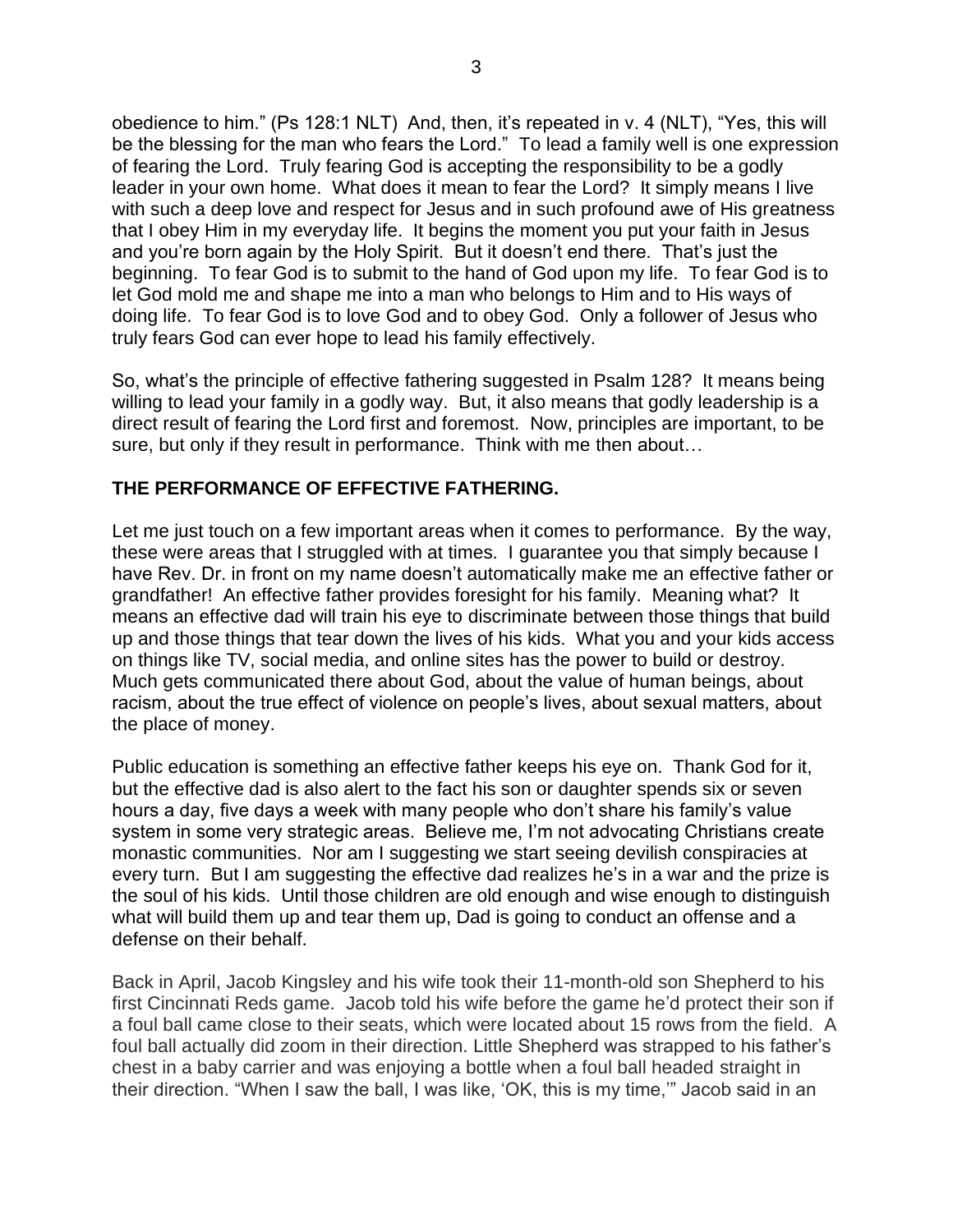interview. "I gotta step up." Jacob was using his left hand to feed his son his bottle. His right hand, however, was free. He made the catch. Jacob told reporters, "(As a dad) you have to always be expecting the unexpected and be ready for anything to be flying out of whatever." Amen, Jacob. That's foresight.

The effective father knows time must be spent with and intentionally given to his family. Pity the home where you perpetually hear, "Not now, maybe later" or "Wait 'til I finish this" or "Son, Dad's awfully tired right now." Lack of time spent with the family has been justified and excused by the observation, "It's quality of time not quantity of time that matters." Careful now. A lot of quality time happens spontaneously and randomly. And if you're just not there, you'll miss out on it altogether. Time allows dads to answer questions, provide moments of tenderness and physical affection, make key observations, give attention to hurt feelings and misunderstandings, and provide simple companionship in life's activities. Time.

James Boswell wrote a famous biography of the literary British giant, Samuel Johnson. He often referred to a very special day in his childhood when his father took him fishing. The day was fixed in Boswell's adult mind. He often reflected upon many things his father had taught him in the course of that one fishing experience. It occurred to someone to seek out the journal Boswell's father kept and determine what he had said about that specific fishing trip from the perspective of a dad. Turning to that exact date in Boswell's father's journal, this person found only one sentence entered, "Gone fishing today with my son - a day wasted." I'm pretty sure most of us men consistently underestimate the inherent power of spending time with our families.

The effective father knows he's responsible to set the attitudinal tone in his home. How do conflicts get resolved? Is there screaming and gnashing of teeth or it is done honestly and respectfully? Does the family work together as a team? Are there these rigid, inflexible rules about what is supposedly woman's work or men's work? Does Dad go the extra mile himself when others are tired? Does Dad have a negative, critical spirit towards those with whom he works or the neighbors across the street? Our everyday lifestyle, men, will teach our kids our real attitudes and values. Set the tone.

The effective father knows that discipline in the home is as much his responsibility as his wife's – maybe even more so. The godly father accepts the Bible's teaching that every person is a sinner. That includes his kids. But he will balance that knowledge with the awareness that human beings are fragile creatures. The God-honoring dad works at knowing how and when to rebuke his kids. He learns when to punish them and how to do it well. A godly dad doesn't threaten, explode, or remain passively silent either. He takes action when it's needed. His discipline is certain, consistent, and done in such a way that his child is built up and never torn down. Discipline.

The areas I feel the strongest about in terms of performance is the need for the effective dad to take on the role of spiritual leadership in his home. I have nothing but the utmost respect and admiration for the women in our church whose husbands don't come with them to worship and other events. I believe there's a special place in Heaven God has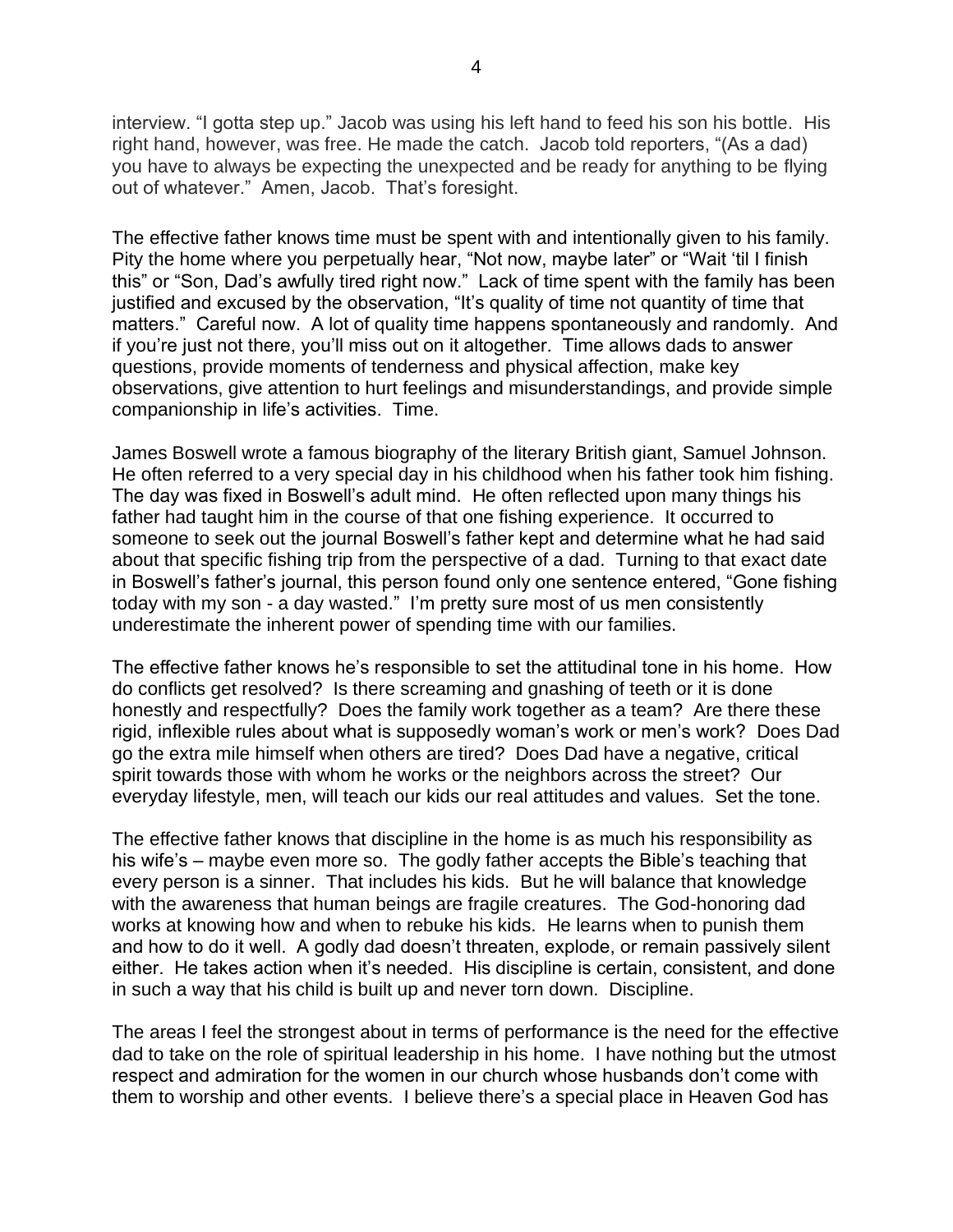reserved for you! By the same token, I believe any family will be stronger and better off if the husband and father is willing to take up his God-given role as the spiritual leader in his home. Far too many men in American culture – even those who profess to be born again and followers of Jesus – show by their attitudes and actions that the things of God, the church of God, the people of God, and even God Himself is best left to moms and wives. Years ago, I remember one mother telling me what her daughter asked her, "Mommy, aren't daddies allowed in church?" Ouch!

Men, let me throw out some questions to us. Do your wife, kids, or grandkids see you read the Word of God? Does its contents ever come up in everyday conversation? Do they see you or hear you pray? Do they ever witness you taking the initiative to have a time of family prayer? Do they see you sharing Jesus with anyone else or inviting someone to come to church with the family? Do they know if you tithe your income to the Lord's work? What choices do they observe when it comes to serving the Lord at church or pursuing some recreational activity? Whose responsibility is it to make sure everyone is up and ready for church on Sunday mornings? Don't you dare push that off on your wife, men! Oh, and don't blame your heavy work schedule for your inability to make church an integral part of your life and schedule. J.C. Penny, the founder of the chain of retail stores named for him, was a devout follower of Jesus. He's credited with this statement, "If a man's business requires so much of his time that he cannot attend the Sunday morning and evening services and Wednesday night prayer meeting, then that man has more business than God intended him to have."

What did God say, first and foremost, to the men of Israel? "You must love the Lord your God with all your heart, all your soul, and all your strength. And you must commit yourselves wholeheartedly to these commands that I am giving you today. Repeat them again and again to your children. Talk about them when you are at home and when you are on the road, when you are going to bed and when you are getting up." (Deut 6:5-7 NLT) What did Paul, the great Christian leader, write to the men of Ephesus? "Fathers, do not provoke your children to anger by the way you treat them. Rather, bring them up with the discipline and instruction that comes from the Lord." (Eph 6:4 NLT) Spiritual leadership.

No, men, we can't be or become the spiritual leaders we're capable of being without the support and encouragement of other men who want to genuinely follow Jesus well. Get into a discipleship triad. Join the men's version of re:generation when it's offered again. Join a Bible class or a small group. Men, it's primarily to us God has entrusted the burden, the joy, and the responsibility of spiritual leadership in the home. Are you the spiritual leader there in that place? There's the principle of effective fathering. There's the actual performance of being an effective father. But let me finish up today by saying something about the enormous…

## **THE PAYOFF OF EFFECTIVE FATHERING.**

Is there a payoff? Does it matter if you're an effective husband, father, or grandfather? Does it matter to your wife, kids, and grandkids if you're a man who does his best to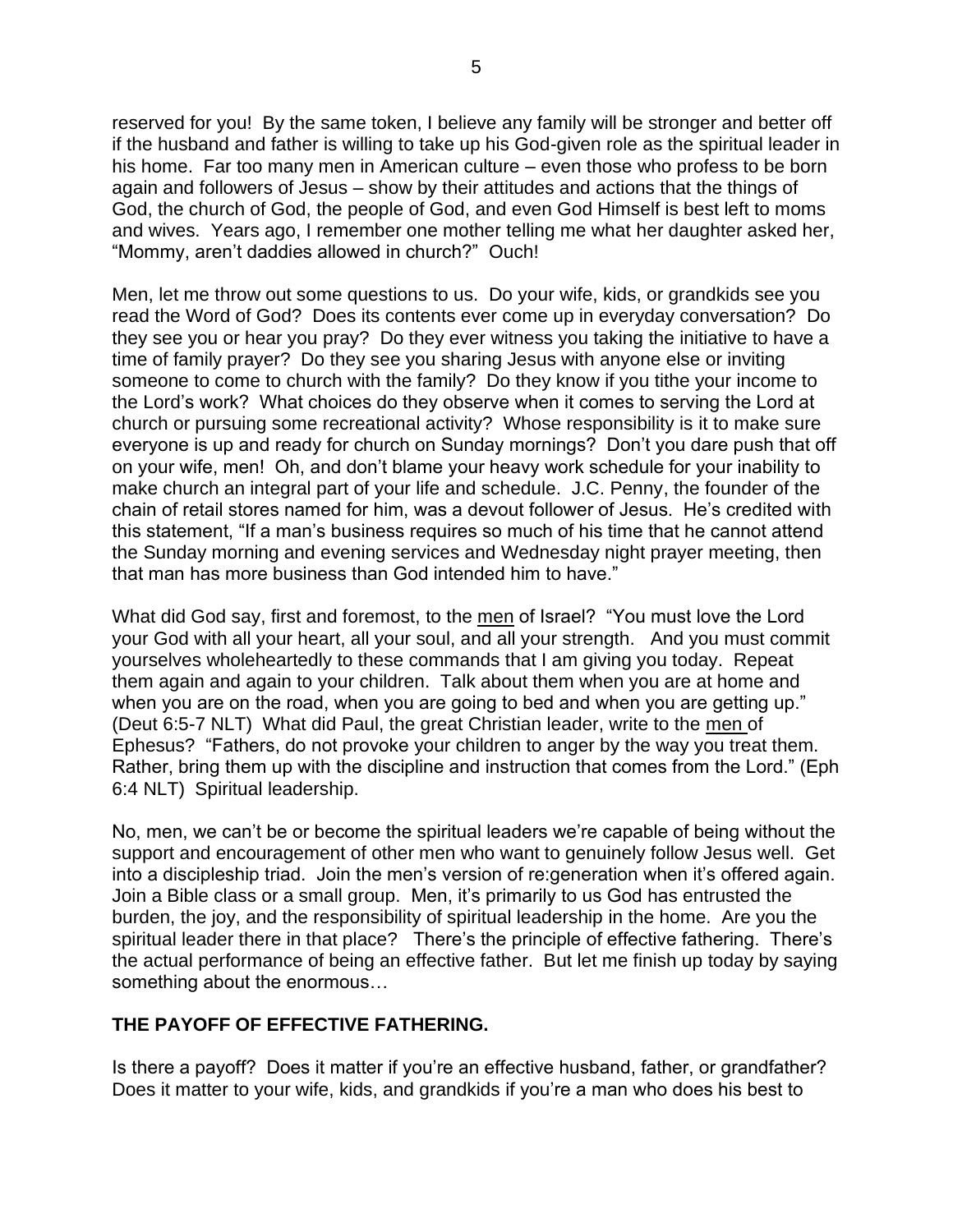follow Jesus? Yes! In most cases, it will result in a productive and harmonious home life. No, it's not some ironclad promise, but that decision greatly enhances the possibility of both enjoying and offering a healthy and a happy home. That's a major message embedded in Psalm 128, "You will enjoy the fruit of your labor. How joyful and prosperous you will be! Your wife will be like a fruitful grapevine, flourishing within your home. Your children will be like vigorous young olive trees as they sit around your table. That is the Lord's blessing for those who fear him." (Ps 128:2-4 NLT)

Notice the assumption in those verses. When the man – the husband, the father, the grandfather – is in a right relationship with God, everyone else in the family prospers – the wife, the kids, everyone! This is the meaning of the word "blessing" there in v. 4. This is reaping what you sow in the most positive sense. That's the meaning of the word "prosperous" in v. 2. It's not so much material goods, but prosperity in a much larger sense. It's a home, an environment where there is joy, goodness, fairness, graciousness, and love. Here's another giant payoff. A family which is learning to live together well is a marvelous and powerful witness to what can be gained if we follow Jesus. We live in a day when people are suspicious about lots of religious words. We've all been suckered too often. But actions do speak louder than words. Even the most hardened pagan will sit up and take notice when a family lives together well. And godly husbands and fathers are an all important factor in making that happen. The effective dad knows he has only a limited amount of time – about 18 years – to stamp into the lives of his children things like godly behavior, godly attitudes, godly habits, and godly values. He stays at it because he knows there will be a wonderful payoff.

Let me make an historical contrast between the payoff of ineffective fathering and the payoff of effective fathering. Years ago, there was a young Jewish boy raised in Germany who had a profound sense of admiration for his father. The life of the family centered around their Jewish faith. The father was zealous in attending worship and instruction. He demanded the same from his children. The family moved to another town in Germany where there was no synagogue. All the important people in that new town belonged to the Lutheran church. Suddenly, the father announced to the family they were going to abandon their Jewish faith and traditions and join the Lutheran church. It was necessary to help his business, the father explained. His son was bewildered and confused by his father's actions. His deep disappointment turned to anger and bitterness. Eventually he left Germany and went to England to study. Eventually he produced a book that introduced a whole new way of life designed to change the world. In the book he described all religion as "an opiate of the masses." Today the lives of billions of people all over the world has been affected by a system invented by this embittered man. His name was Karl Marx. His system? Communism. The payoff of his father's hypocrisy is still being keenly felt around the world.

Many consider Jonathan Edwards to be the greatest theologian North America has ever produced. He was a major voice in America's first Great Awakening revival that occurred roughly between 1727 and 1744. What is less known about Edwards is his family legacy. He and his wife, Sarah, had eleven children. For one hour before dinner each evening, Edwards helped them with their school lessons and listened to their